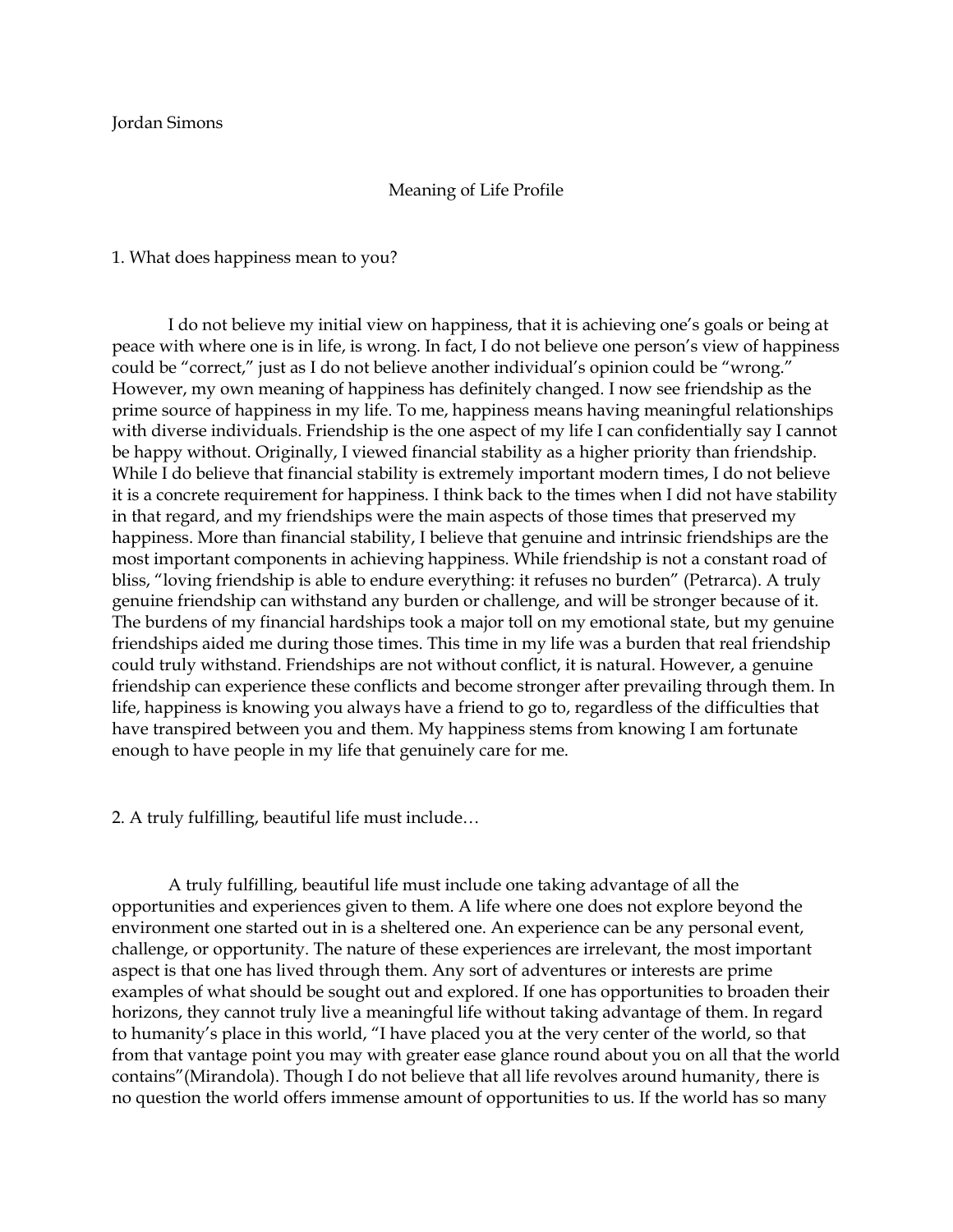experiences waiting for humanity, we would be fools not to seek them out. One cannot call their life beautiful and fulfilling if they squander the potential experiences and opportunities that are set out right before them.

3. Do you agree with the idea that people are fully responsible for where they end up in life? Why or why not?

I agree that to an extent, people are responsible for where they end up in life. There are several aspects in life that are determined only by factors individuals can control. For instance, the amount of effort and work one puts in to receiving a higher education can play a major role in the success that individual has in finding an ideal job. I agree with the sentiment, "It is pointless for a man to pray to the gods for that which he has the power to obtain by himself" (Epicurus 65). If one does not work towards where they want to end up in life, they cannot expect to miraculously find themselves there. One cannot merely pray and wish for all of their aspirations to become reality, they must take their destiny into their own hands. If a goal is in one's own control, one cannot hope that wishing alone will lead to a realization of that goal. However, there are circumstances beyond the control of one individual that can change where one would end up in life. These are uncommon in the grand scheme of life, but do happen nonetheless. In addition to being uncommon, they can immensely skew where one ends up in life either positively or negatively. For example, an individual could win the lottery and would no longer have to work or worry about financial needs in any way. On the other hand, an individual could develop a deadly illness that puts them in hospital care for the rest of their life. Either of the occurrences are uncommon and extreme, but lesser extents of that same idea do occur more frequently. Whether positive or negative, these sort of occurrences would effectively skew where one ends up in life in a manner that is beyond that individual's control. For the most part, I believe people are responsible for where they end up in life. However, the aspects that individuals cannot control in their lives can play a major role in the direction one's life goes.

## 4. Where would you like to see yourself in about 10 years?

In ten years, I hope to have graduated with honors from Suffolk University and to be in a work environment in the field of my choosing. I would really like to have a stable income, and have my financial situation in check. Additionally, I aspire to be in a social situation similar to what I have now. Friendship and connections are very important to me, and I want to maintain social connections with a large amount of people. I enjoy living in the Boston area, as I have been here all of my life and hope to stay here. However, I would love to have travelled to different areas of the world by this point in my life. I have yet to broaden my horizons and really want to explore as much of the world as I can. I want to live in America, but I do want to see other cultures first hand. Hopefully I am in a similar emotional state as I am now. I have struggled in the past with maintaining at stable emotional state, but I have immensely improved upon that and hope to continue my control. While I am able to provide hopes and